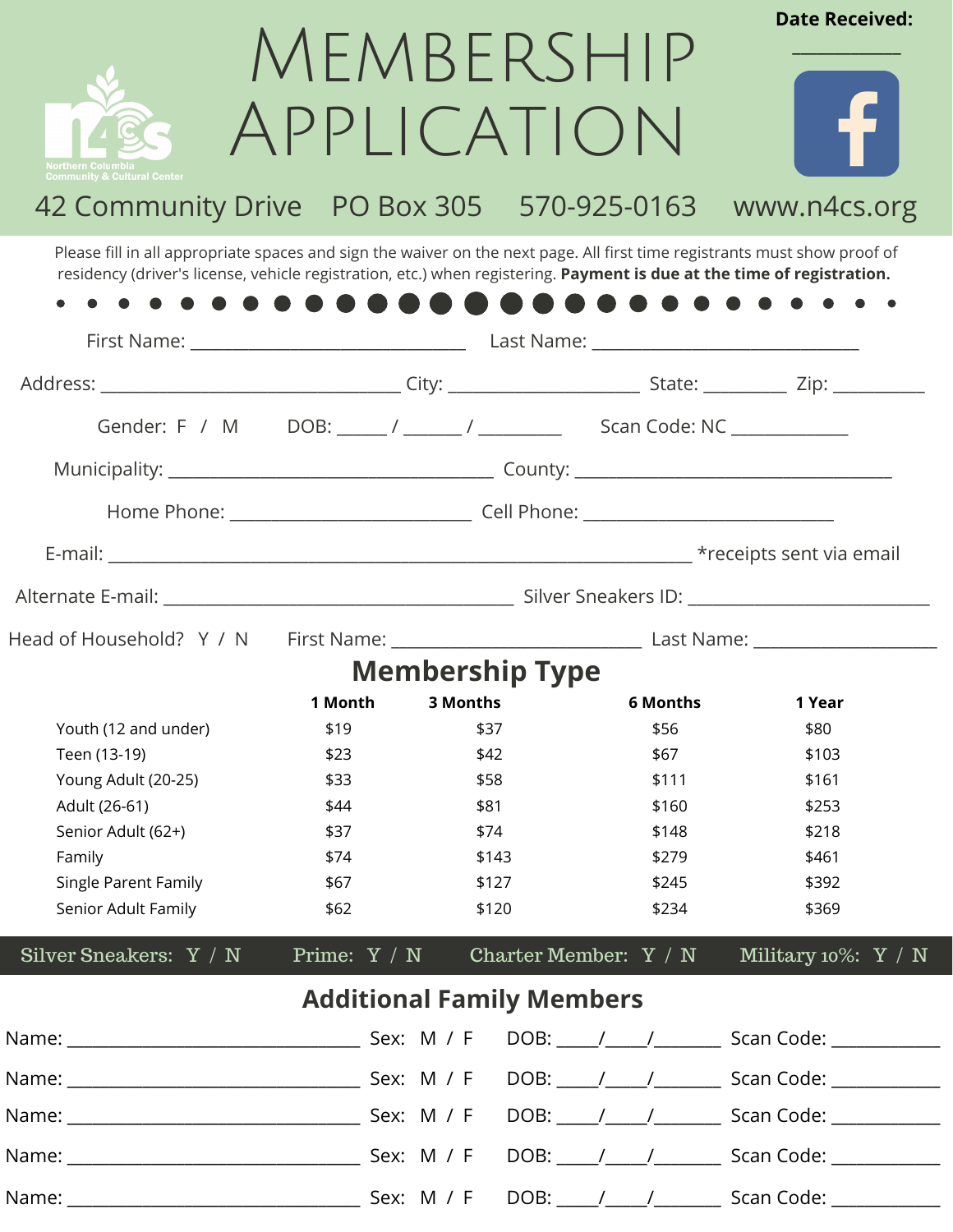N4Cs recommends consulting with your physician before beginning any new exercise routine

#### **Emergency Contact**

| <b>Medical History</b>                        |  |  |
|-----------------------------------------------|--|--|
|                                               |  |  |
|                                               |  |  |
|                                               |  |  |
|                                               |  |  |
| Additional Family Members Medical Conditions: |  |  |

### **Medical Release**

I release the Northern Columbia Community and Cultural Center from any and all liability, loss, costs, damage, and expenses resulting from any injuries (including death) suffered during my participation in any program or function held by or in conjunction with N4Cs. I knowingly accept the risks and hazards that are associated with, or can arise from physical activity or participation in recreation activities.

\_\_\_\_\_\_\_\_\_\_\_\_\_\_\_\_\_\_\_\_\_\_\_\_\_\_\_\_\_\_\_\_\_\_\_\_\_\_\_\_\_\_\_\_\_\_\_\_\_\_\_\_\_\_\_\_\_\_\_\_\_\_\_\_\_\_\_\_\_\_\_\_\_\_\_\_\_\_\_\_\_\_\_\_\_\_\_\_\_\_\_\_\_\_\_\_\_\_\_\_\_\_\_\_\_\_



### **Refund Policy**

Memberships are non-refundable except if the following conditions are met:

- A signed and dated doctors note is provided stating the member is unable to use the facility for medically 1. related reasons.
- 2.Proof of relocation outside of 20 miles of N4Cs

**Any other requests for refunds must be approved by the Executive Director of N4Cs**

## **Office Use Only**

| Begin Date: ______/______/_________ |                    |                                | Amount Due: Amount Paid:                                                                                        |
|-------------------------------------|--------------------|--------------------------------|-----------------------------------------------------------------------------------------------------------------|
| Payment Method: CASH                |                    | ECH - ECH form attached: Y / N |                                                                                                                 |
|                                     | CHECK-CK#          |                                |                                                                                                                 |
|                                     | <b>CREDIT CARD</b> |                                |                                                                                                                 |
|                                     |                    |                                | Date Entered: The Mate of the Mate of the Mate of The Mate of The Mate of The Mate of The Mate of The Mate of T |